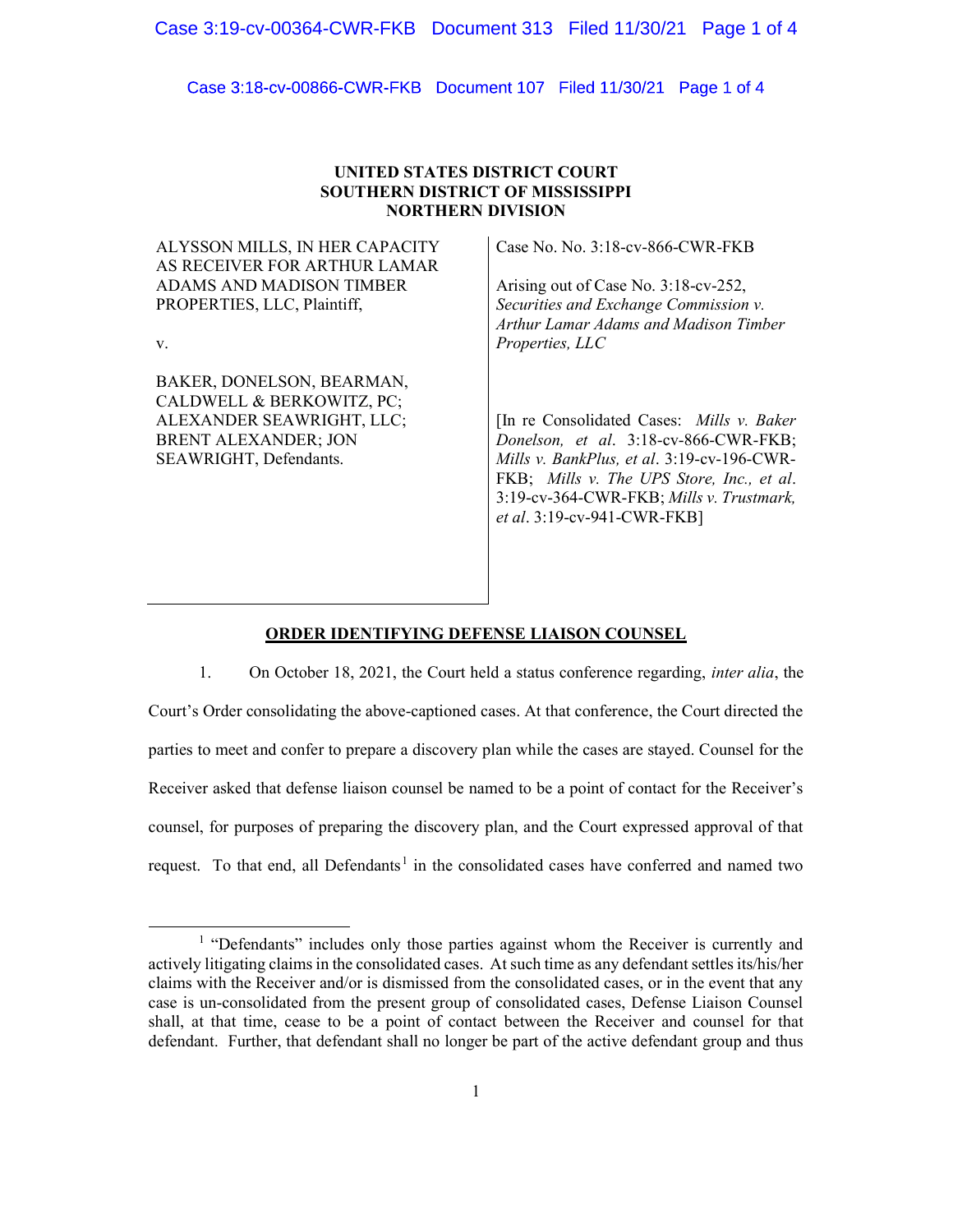## Case 3:19-cv-00364-CWR-FKB Document 313 Filed 11/30/21 Page 2 of 4

Case 3:18-cv-00866-CWR-FKB Document 107 Filed 11/30/21 Page 2 of 4

attorneys to serve as defense liaisons for purposes of preparing the joint discovery plan required by the Court. The Court acknowledges that Defendants have identified William Ray, counsel for Trustmark National Bank, and Kaytie Pickett, counsel for BankPlus, as Defendants' chosen Defense Liaison Counsel. This Order sets forth the Court's expectations and understanding of the role of Defense Liaison Counsel, and the responsibilities and rights of all parties and their counsel in connection with Defense Liaison Counsel.

2. Consistent with the Defendants' agreement and the Receiver's request, the Court recognizes that Defense Liaison Counsel will serve as a point of contact and communications between the Receiver and counsel for all Defendants concerning the development of a discovery plan. Defense Liaison Counsel do not and will not represent any Defendant other than their own respective clients. Defense Liaison Counsel do not have authority to make commitments or decisions on behalf of any party other than their own clients.

3. Defense Liaison Counsel will prepare and present to the Receiver a draft discovery plan and Case Management Order that will reflect all Defendants' consensus and, where consensus is not possible, will note individual Defendant's objections. Defense Liaison Counsel will confer with Receiver's counsel on the draft discovery plan, with the aim of achieving agreement where possible and preserving objections where not. The existence of Defense Liaison Counsel will not prohibit any Defendant from addressing its objections individually with the Receiver or the Court.

4. Defense Liaison Counsel will present the status of their negotiations with the Receiver's counsel to the Court as appropriate, but if any Defendant wishes to present its own arguments, objections, concerns, or questions, it retains the right to do so.

shall no longer be expected to participate in joint defense counsel communications and/or communications with Defense Liaison Counsel.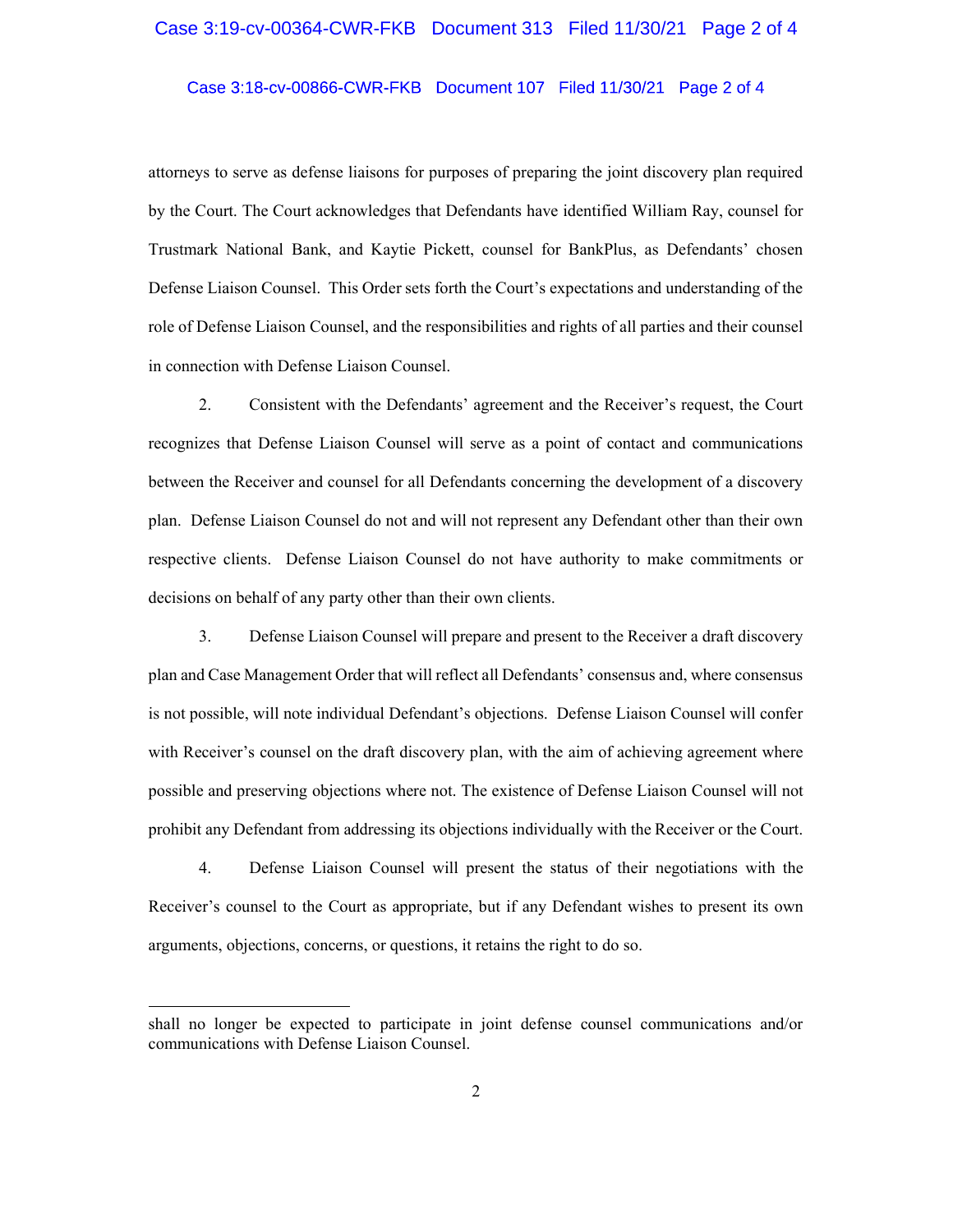#### Case 3:19-cv-00364-CWR-FKB Document 313 Filed 11/30/21 Page 3 of 4

Case 3:18-cv-00866-CWR-FKB Document 107 Filed 11/30/21 Page 3 of 4

5. Counsel for all parties remain entitled to participate in all hearings and conferences with the Court. All written communications with the Court will include copies to counsel for all parties.

6. Defense Liaison Counsel will undertake to keep all Defendants' counsel reasonably informed of proposed communications to the Receiver's counsel and of actual communications between Defense Liaison Counsel and the Receiver's counsel.

7. In order to facilitate the benefit of coordinating communications via Defense Liaison Counsel, this Order confirms that communications among counsel for Defendants related to these consolidated cases are protected from discovery under the common interest doctrine and the work product doctrine. Fed. R. Evid. 501; Miss. R. Evid. 502(b)(3); Fed. R. Civ. P. 26(b)(3). The content of such communications shall not be disclosed without the consent of the counsel who made the communication at issue, and shall not be subject to any inquiry or discovery. Neither Defense Liaison Counsel nor any other defense counsel is empowered to waive any privilege, claim or defense for any party other than counsel's own client. Nothing in this paragraph prevents counsel or clients from disclosing their own communications they have made to others. Nothing in this paragraph prevents counsel or clients from disclosing documents or information obtained from a source other than a communication made pursuant to this paragraph. Nothing in this paragraph shall limit or impair any privilege or protection that exists independent of this Order. A document shall not become or be deemed privileged or otherwise protected solely because it is the subject of or contained in a communication between defense counsel or between defense counsel and Defense Liaison Counsel. A document that is incorporated in or the subject of such a communication shall be privileged or otherwise protected only to the extent that it would be privileged or protected if it was not incorporated into or the subject of the communication.